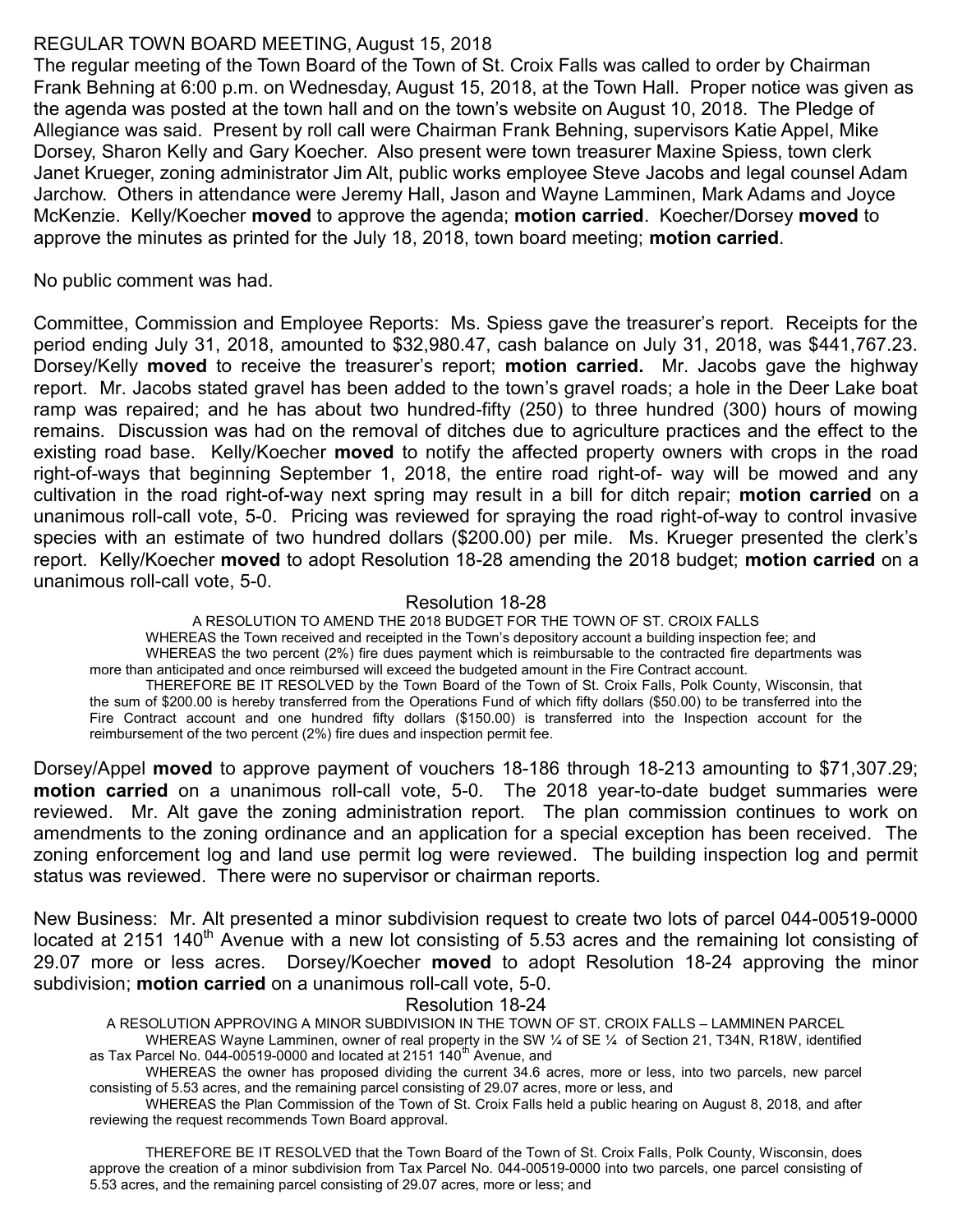BE IT FURTHER RESOLVED that the Town Board authorizes a Town Representative to sign the "Polk County Subdivision Ordinance Town Board Check List", and

 BE IT FURTHER RESOLVED that the Town Board requests the Polk County Land Information Office to review and approve the creation of this minor subdivision, and

 BE IT FURTHER RESOLVED that the subdivider provide the Town with a copy of the Certified Survey Map after same has been recorded in the Polk County Register of Deeds Office.

Chairman Behning informed the board he had asked Jeremy Hall if he was interested in filling a seat on the plan commission. Mr. Hall was out of town at the time of last month's meeting and has since expressed his interest. Koecher/Kelly moved to adopt Resolution 18-20 appointing members to the plan commission; motion carried on a unanimous roll-call vote, 5-0.

## Resolution 18-20

A RESOLUTION APPOINTING KYLE YUNKER AS A REGULAR PLAN COMMISSION MEMBER AND APPOINTING JEREMY HALL AS AN ALTERNATE PLAN COMMISSION MEMBER FOR THE TOWN OF ST. CROIX FALLS

WHEREAS the term of office for Al Frokjer "regular member" of the Plan Commission for the Town of St. Croix Falls expired June 30, 2018; and

WHEREAS Al Frokjer notified the Town Chairperson that he wished to resign his position on the Town's Plan Commission; and

WHEREAS the Town Chairperson has nominated alternate Kyle Yunker as a "regular member" to the plan commission for a three year term expiring June 30, 2021; and

WHEREAS the Town Chairperson has nominated Jeremy Hall to fill the vacant "alternate member" position of the plan commission with a term ending June 30, 2019.

THEREFORE BE IT RESOLVED that the Town Board of the Town of St. Croix Falls, Polk County, Wisconsin, appoints to the Town of St. Croix Falls Plan Commission

Kyle Yunker as a regular member with a term ending June 30, 2021; and Jeremy Hall as an alternate member with a term ending June 30, 2019.

BE IT FURTHER RESOLVED that these terms begin immediately.

Discussion was had on the request from the Wisconsin Towns Association to pass a resolution asking the Legislature and Governor to fix the State's transportation dilemma. Members of the board expressed that raising taxes would not fix the problem or guarantee that the town would receive additional transportation funds. Koecher/Kelly moved to disapprove Resolution 18-22 for town transportation; motion carried on a unanimous roll-call vote, 5-0. Kelly/Koecher moved to approve the purchase of three thousand (3,000) gallons of propane at one dollar and thirty-five cents (\$1.35) per gallon; **motion carried** on a unanimous roll-call vote, 5-0. The amended "Agreement Letter" and "Public-Private Partnership Agreement" were reviewed and additional amendments were made. Dorsey/Kelly moved to approve the amended "Agreement Letter" and "Public-Private Partnership Agreement" with Lakeland Communications with the additional amendments; motion carried on a unanimous roll-call vote, 5-0.

## Public-Private Partnership Agreement

This Public-Private Partnership Agreement (the "Agreement") is made this 15th day of August, 2018, by and between The Township of St. Croix Falls, Wisconsin, a political subdivision of the State of Wisconsin (the "Township"), and Lakeland Communications Group, LLC, a Wisconsin limited liability company ("Lakeland Communications"). The Township and Lakeland Communications are individually referred to herein as a "Party," and collectively as the "Parties."

#### RECITALS

WHEREAS, the Township desires to help provide access to resources and support structure necessary to promote the development of broadband services to unserved and underserved areas within its boundaries in order to enhance economic and social development;

 WHEREAS, the Township has requested Lakeland Communications to expand its broadband facilities into the Township for the purpose of serving unserved and underserved residences and businesses within the Township boundaries;

WHEREAS, Lakeland Communications proposes to expand its broadband facilities to make high-speed broadband and related broadband service available to current unserved and underserved residences and businesses within the Township where such service is unavailable or is prohibitively expensive (the "Project");

 WHEREAS, the Township believes the Project is in the public interest of the residents and businesses located within the Township;

 WHEREAS, the Parties intend that Lakeland Communications, with the Township as its public partner, apply to the State of Wisconsin Broadband Expansion Grant Program in 201, pursuant to Wis. Stat. § 196.504 (the "Grant **Program**"), to obtain a grant to assist with the cost of the Project; and

 WHEREAS, to further support the application for a broadband grant and the goal of bringing high-speed broadband and related broadband services to unserved and underserved residences and businesses within the Township, the Township and Lakeland Communications enter into this Agreement.

NOW, THEREFORE, it is hereby agreed by and between the Parties as follows:

1. Recitals. The above set forth recitals are true and correct and are incorporated herein as though set forth in their entirety.

2. Obligations of Township. The Township shall:

a. provide in-kind assistance to the Project in the form of waived fees and expenses for obtaining permits or permissions required from local government and impose no fees on services offer to residents or businesses such as video franchise fees;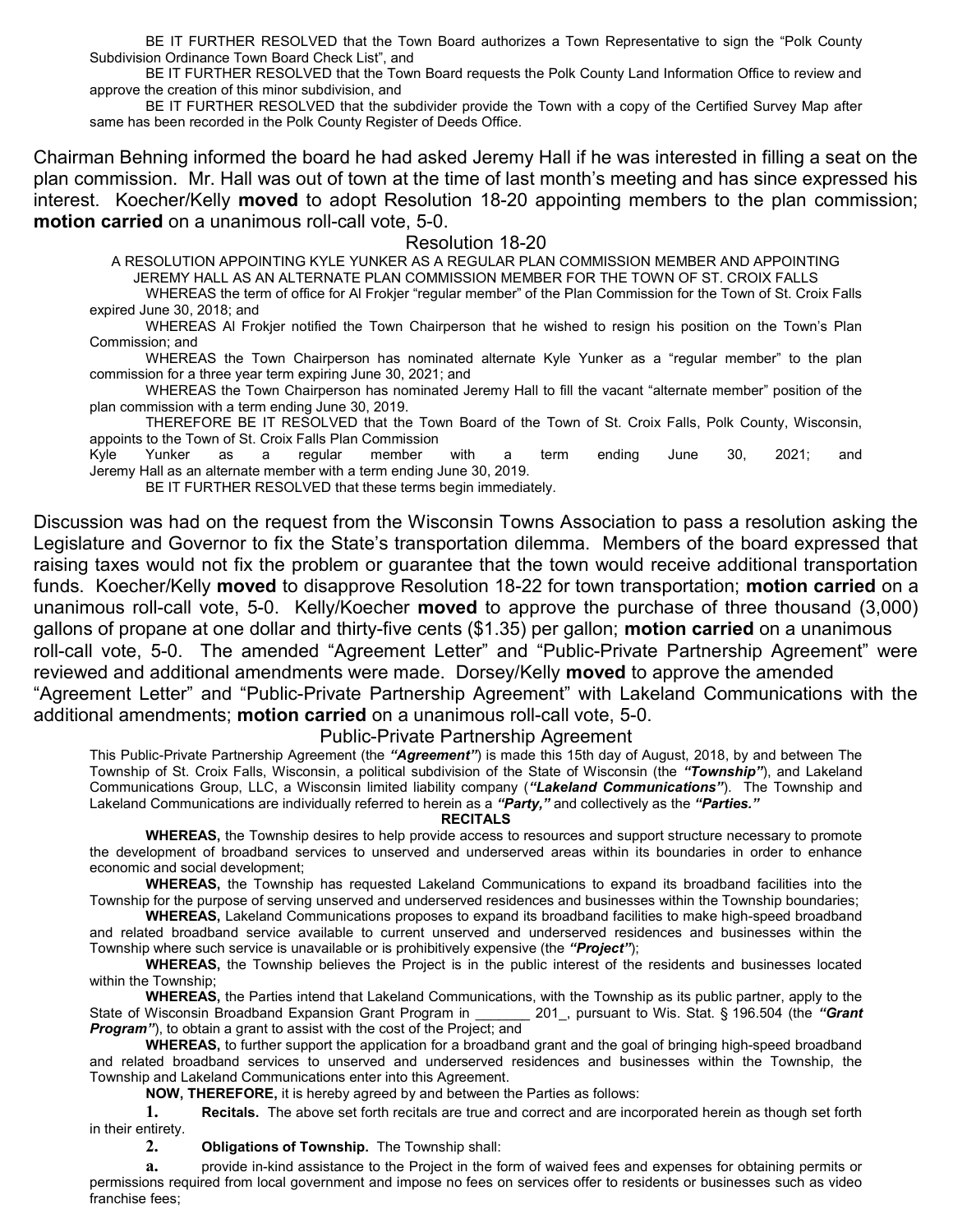**b.** without a fee or charge of any kind, grant Lakeland Communications an easement on, under, and across Township property to construct, install, connect, operate, maintain, inspect, test, upgrade, enlarge, repair, replace, and disconnect equipment and facilities for the provision of broadband services constructed pursuant to the Project and extensions thereof;

c. grant Lakeland Communications and its contractors permission to access Township property to engage in activities to construct the Project in compliance with all existing rules and regulations;

d. assist in support of the Project including facilitation of communication with property owners in the Township to procure easements for the Project;

e. no later than July 31, 2018, enact an ordinance that complies with Wis. Stat. § 196.504(5);

f. no later than July 31, 2018, file a complete application for certificate as a Broadband Forward! Community under Wis. Stat. § 196.504(4);

reimburse Lakeland Communications for the cost to move or relocate(whether on a temporary or permanent basis) Lakeland Communication's equipment and facilities used for the provision of broadband services constructed pursuant to the Project or any extensions thereof, where such move or relocation is requested by the Township or its contractors or agents; and

h. reimburse Lakeland Communications for the cost of repairs or replacement of its equipment and facilities used for the provision of broadband services constructed pursuant to the Projector any extensions thereof, where the need for such repair or replacement was caused by the negligent acts of the Township or its authorized contractors or agents.

3. Project Ownership. At all times, Lakeland Communications shall have sole ownership of the Projectand extensions thereof, shall be solely responsible for the construction, operation, and maintenance of the Projectand extensions thereof, and shall be solely entitled to revenue generated by providing services using the facilities constructed under the Project and extensions thereof.

4. Records. Lakeland Communications will maintain and be the custodian of all records associated with the administration and performance of this Agreement and will make those records available to the Township upon request. Lakeland Communications shall provide the Township with a copy of its application to the Grant Program at the same time the application is submitted to the Public Service Commission of Wisconsin.

5. Termination.This Agreement shall become on the first date written above and shall terminate:

a. In the event that Lakeland Communications' grant application filed in 201 is unsuccessful, or it receives less thanthe amount requestedfrom the Grant Program; or

**b.** Upon mutual agreement of the Parties.

6. Authority. Each Party represents and warrants to the other Party that: (a) it has the right, power and authority to enter into and perform its obligations under this Agreement; and (b) the person executing this Agreement on its behalf has been duly authorized to bind said Party hereto.

Severability. If any provision of this Agreement is held by a court of competent jurisdiction to be unenforceable, the rest of the Agreement will remain in full force and effect and will not be affected unless removal of that provision results in a material change to this Agreement. If a material change occurs as a result of action by a court, the Parties will negotiate in good faith for replacement language that must closely effectuate the unenforceable provision.

8. Entire Agreement; Amendments. This Agreement and the Exhibits referenced herein contain all agreements, promises, warranties, representations and understandings between the Parties regarding the subject matter hereof, and supersede all prior oral or written agreements, promises, warranties, representations or understandings between the Parties and shall constitute the entire agreement between the Parties regarding the subject matter hereof. Any addition, variation, modification or amendment to this Agreement will be null, void and ineffective unless made in a writing signed by both Parties.

9. Governing Law. This Agreement will be governed by and construed in accordance with the laws of the State of Wisconsin, without giving effect to conflict of law provisions.

10. Counterparts. This Agreement may be executed in counterparts, including via facsimile or other electronic means, each of which will be deemed an original and all of which together will constitute one and the same instrument.

IN WITNESS WHEREOF, the Parties have executed this Agreement, effective as of the date first set forth above.

An invoice was presented from Drake Underground LLC for the removal of tires dug up during trenching utility lines in the road right-of-way. Koecher/Dorsey moved to approve reimbursing Drake Underground LLC in the amount of four hundred nine dollars (\$409.00); motion carried on a unanimous roll-call vote, 5-0. An application for a temporary Class "B"/"Class B" License to sell fermented malt beverages and wine at a special event being held August 23, 2018, by the Mental Health Task Force of Polk County was presented. Kelly/Dorsey moved to adopt Resolution 18-25 approving additional operator licenses for the year ending June 30, 2019; motion carried on a unanimous roll-call vote, 5-0.

Resolution 18-25

A RESOLUTION APPROVING ADDITIONAL OPERATOR'S LICENSES

## FOR THE YEAR ENDING JUNE 30, 2019

WHEREAS the individuals listed below have made application to the Town Clerk requesting a operator licenses pursuant to Sections 125.32(2) and 125.68(2) of the Wisconsin Statutes for the year ending June 30, 2019, and

WHEREAS the applications appear to be complete and the required fee has been paid;

THEREFORE BE IT RESOLVED that the Town Board of the Town of St. Croix Falls does approve and grant operator's licenses to:

 Stoddard, Jean Marie 2387 River Road, St. Croix Falls, WI 54024, 2019-56 Wilson, Molly Jordan 2464 Old State Road 87, Cushing, WI 54006, 2019-57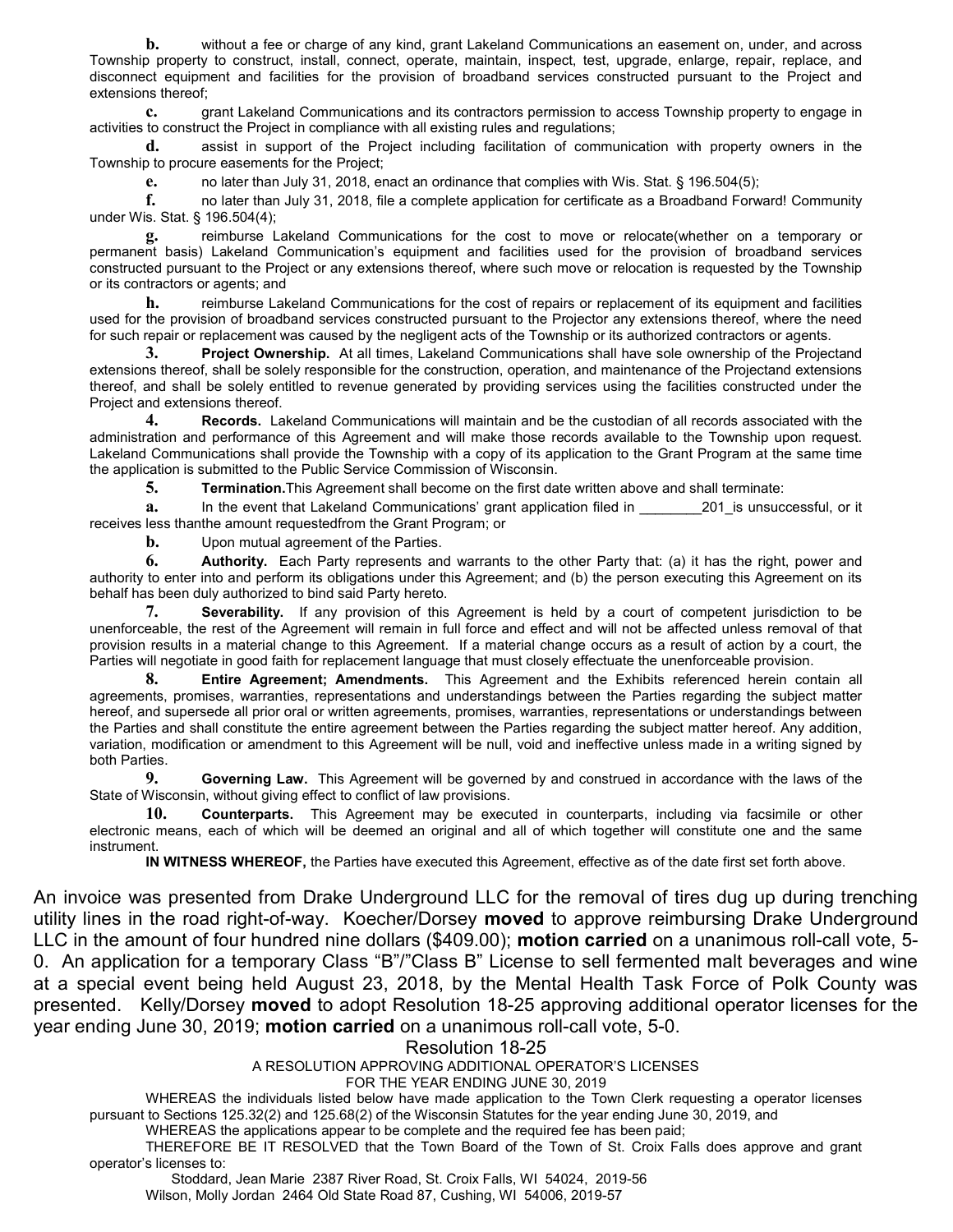Dorsey/Appel moved to adopt Resolution 18-26 approving a Temporary Class "B"/"Class B" license for August 23, 2018, Mental Task Force of Polk County event; motion carried on a unanimous roll-call vote, 5-0.

Resolution 18-26

### A RESOLUTION APPROVING

A TEMPORARY CLASS "B" FERMENTED MALT BEVERAGE AND "CLASS B" WINE LICENSE FOR THE PERIOD OF

AUGUST 23, 2018

WHEREAS Mental Health Task Force of Polk County, Tom Brock, agent, has made application to the Town Clerk requesting a Temporary Class "B" fermented malt beverage and "Class B" wine license pursuant to Wis. Stats. 125.26 (6) & (10) for the period of August 23, 2018; and

WHEREAS the application appears to be complete and the required fee has been paid.

THEREFORE BE IT RESOLVED that the Town Board of the Town of St. Croix Falls, Polk County, Wisconsin, does approve and grant a Temporary Class "B" fermented malt beverage and "Class B" wine license to:

MENTAL HEALTH TASK FORCE OF POLK COUNTY, TOM BROCK, AGENT, PO Box 432, St. Croix Falls, Wisconsin, manager or person in charge being Tom Brock, for the purpose of providing beverage sales as authorized by Wisconsin Statutes 125.26 (6) & (10) during the "A Summer Night" event held at 1265 220<sup>th</sup> St. Croix Falls, Wisconsin, 54024, on August 23, 2018; and

BE IT FURTHER RESOLVED that the Town Clerk be authorized to issue the license as the case may be.

An application was received from Anderson Recycling to sell secondhand items. Dorsey/Appel **moved** to adopt Resolution 18-27 approving a Secondhand Article Dealer/Secondhand Jewelry Dealer license for the year ending December 31, 2018; motion carried on a unanimous roll-call vote, 5-0.

## Resolution 18-27

A RESOLUTION APPROVING A SECONDHAND ARTICLE DEALER/SECONDHAND JEWELRY DEALER LICENSE FOR THE YEAR ENDING DECEMBER 31, 2018 – ANDERSON RECYCLING

WHEREAS Wisconsin Statutes 134.71 requires the licensing of secondhand article and secondhand jewelry dealers to be by the local municipality, and

WHEREAS Rhonda Anderson doing business as Anderson Recycling at 1930 US Hwy 8, St. Croix Falls, Wisconsin, has made application for a license under the provisions of Wis.Stats. 134.71; and

WHEREAS the required license fee as specified in Statutes, has been received and deposited with the Town Treasurer; and

WHEREAS a criminal history check has been conducted pursuant to Wis.Stats.134.71(6);

THEREFORE BE IT RESOLVED that the Town Board of the Town of St. Croix Falls approves the license application of Rhonda Anderson dba Anderson Recycling, 1930 US Hwy 8, St. Croix Falls, Wisconsin, and

BE IT FURTHER RESOLVED that the Town Clerk be authorized to issue a secondhand article dealer/secondhand jewelry dealer license to the same for the year ending December 31, 2018.

Discussion was had on a request received from Derek Anderson, Ice Age National Scenic Trail volunteer, to place "Ice Age Trail Connector" signs along River Road and 160<sup>th</sup> Avenue. Dorsey/Koecher moved to approve Ice Age Trail signage along River Road and 160<sup>th</sup> Avenue provided the sign placement does not contradict regulations in the "Manual on Uniform Traffic Control Devices"; motion carried. Discussion was had regarding an occasional part-time employee for the highway department. Dorsey/Kelly moved to advertise one week in the advertiser for occasional part-time help, CDL preferred but not required: motion carried on a unanimous roll-call vote, 5-0. The process to condemn or raise buildings was discussed. Follow up letters will be sent to ensure receipt regarding the town's property at 160<sup>th</sup> Avenue and 200<sup>th</sup> Street. Chairman Behning informed the board of a couple unexpected issues with the 170<sup>th</sup> Avenue road project. There was not enough reclaimed gravel to meet the required eight to nine inches specified, however, savings from line items should cover the cost for additional gravel; and due to the ditching that was done some existing accesses will need culverts installed. Dorsey/Appel moved to purchase culverts for two accesses on 170<sup>th</sup> Avenue with a cost not to exceed five hundred dollars (\$500.00); motion carried on a unanimous roll-call vote, 5-0.

Closing public comment: Steve Jacobs mentioned a property owner along  $170<sup>th</sup>$  Avenue is concerned about potential water drainage onto his property due to culvert installation under the road.

Future agenda items: Town Facebook Page and change date of November town board meeting.

Future meetings: Budget Workshop (special town board meeting) October 24, 2018, and special town meeting and 2019 budget hearing November 20, 2018.